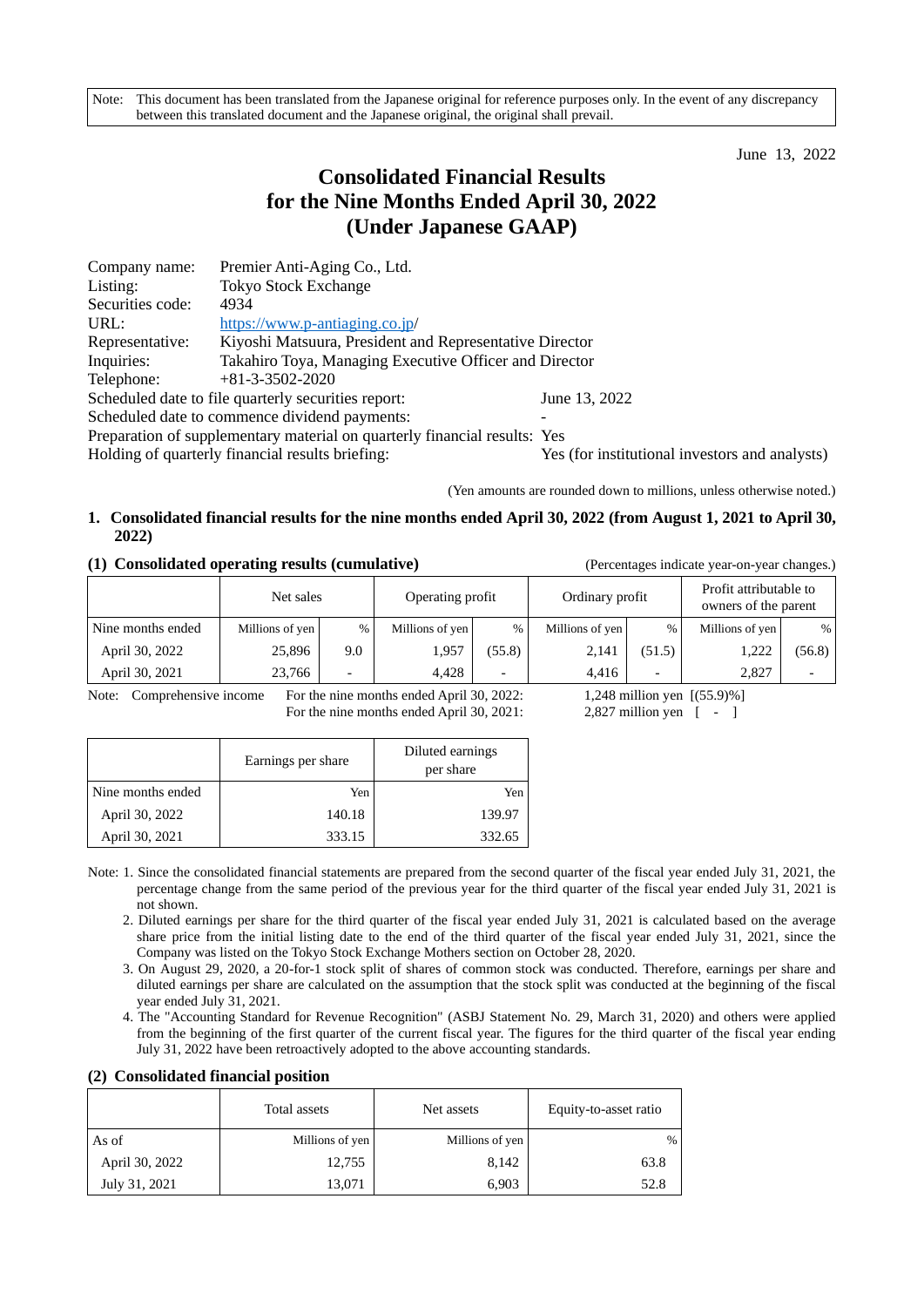| Reference: | Total shareholders' equity |                   |
|------------|----------------------------|-------------------|
|            | As of April 30, 2022:      | 8,142 million yen |
|            | As of July 31, 2021:       | 6,903 million yen |

Note: The "Accounting Standard for Revenue Recognition" (ASBJ Statement No. 29, March 31, 2020) and others were applied from the beginning of the first quarter of the current fiscal year. The figures for the third quarter of the fiscal year ending July 31, 2022 have been retroactively adopted to the above accounting standards.

## **2. Cash dividends**

|                                                   | Annual dividends per share |                                                            |                          |      |      |  |  |  |
|---------------------------------------------------|----------------------------|------------------------------------------------------------|--------------------------|------|------|--|--|--|
|                                                   | First quarter-end          | Third quarter-end<br>Fiscal year-end<br>Second quarter-end |                          |      |      |  |  |  |
|                                                   | Yen                        | Yen                                                        | Yen                      | Yen  | Yen  |  |  |  |
| Fiscal year ended<br>July 31, 2021                | $\overline{\phantom{0}}$   | 0.00                                                       |                          | 0.00 | 0.00 |  |  |  |
| Fiscal year ending<br>July 31, 2022               | $\overline{\phantom{0}}$   | 0.00                                                       | $\overline{\phantom{0}}$ |      |      |  |  |  |
| Fiscal year ending<br>July 31, 2022<br>(Forecast) |                            |                                                            |                          | 0.00 | 0.00 |  |  |  |

Note: Revisions to the forecast of cash dividends most recently announced: None

# **3. Consolidated earnings forecasts for the fiscal year ending July 31, 2022 (from August 1, 2021 to July 31, 2022)**

(Percentages indicate year-on-year changes.)

|                    | Net sales       |      | Operating profit |      | Ordinary profit |               | Profit attributable to<br>owners of the parent |      | Earnings per share |
|--------------------|-----------------|------|------------------|------|-----------------|---------------|------------------------------------------------|------|--------------------|
| Fiscal year ending | Millions of yen | $\%$ | Millions of yen  | $\%$ | Millions of yen | $\frac{0}{0}$ | Millions of yen                                | $\%$ | Yen                |
| July 31, 2022      | 34.000          | -    | 2.300            | -    | 2.500           | -             | <b>1,380</b>                                   |      | 158.25             |

Note: 1. Revisions to the earnings forecasts most recently announced: Yes

 2. The "Accounting Standard for Revenue Recognition" (ASBJ Statement No. 29, March 31, 2020) and others were applied from the beginning of the first quarter of the current fiscal year. The figures for the above consolidated earnings forecasts are after the application of the aforementioned accounting standards. As a result, the percentage change from the actual results before the application of these standards, etc., is not shown.

\* Notes

(1) Changes in significant subsidiaries during the current period (changes in specified subsidiaries resulting in change in scope of consolidation): None

(2) Adoption of accounting treatment unique to the preparation of quarterly consolidated financial statements: Yes

(3) Changes in accounting policies, changes in accounting estimates, and restatements

- i. Changes in accounting policies associated with the revision of the accounting standard: Yes
- Changes in accounting policies other than those stated above: Yes
- iii. Changes in accounting estimates: None
- iv. Restatements: None

(Note) For details, please refer to "2. Consolidated financial statements and major notes (3) Notes to consolidated financial statements (Changes in accounting policies)" on page 7 of the attached document.

#### (4) Number of shares outstanding (common shares)

i. Total number of shares outstanding at the end of the period (including treasury shares)

|      | 30 of FY2022                                                                                              | 8.720.543 shares |
|------|-----------------------------------------------------------------------------------------------------------|------------------|
|      | FY2021                                                                                                    | 8,720,000 shares |
| ii.  | Number of treasury shares at the end of the period                                                        |                  |
|      | 30 of FY2022                                                                                              | 89 shares        |
|      | FY2021                                                                                                    | 89 shares        |
| iii. | Average number of shares outstanding during the period (cumulative from the beginning of the fiscal year) |                  |
|      | 30 of FY2022                                                                                              | 8.720.216 shares |
|      | 30 of FY2021                                                                                              | 8,488,045 shares |

 (Note) On August 29, 2020, a 20-for-1 stock split of shares of common stock was conducted. Therefore, the number of shares outstanding at the end of the period and the average number of shares during the period were calculated assuming that the stock split was conducted at the beginning of the fiscal year ended July 31, 2021.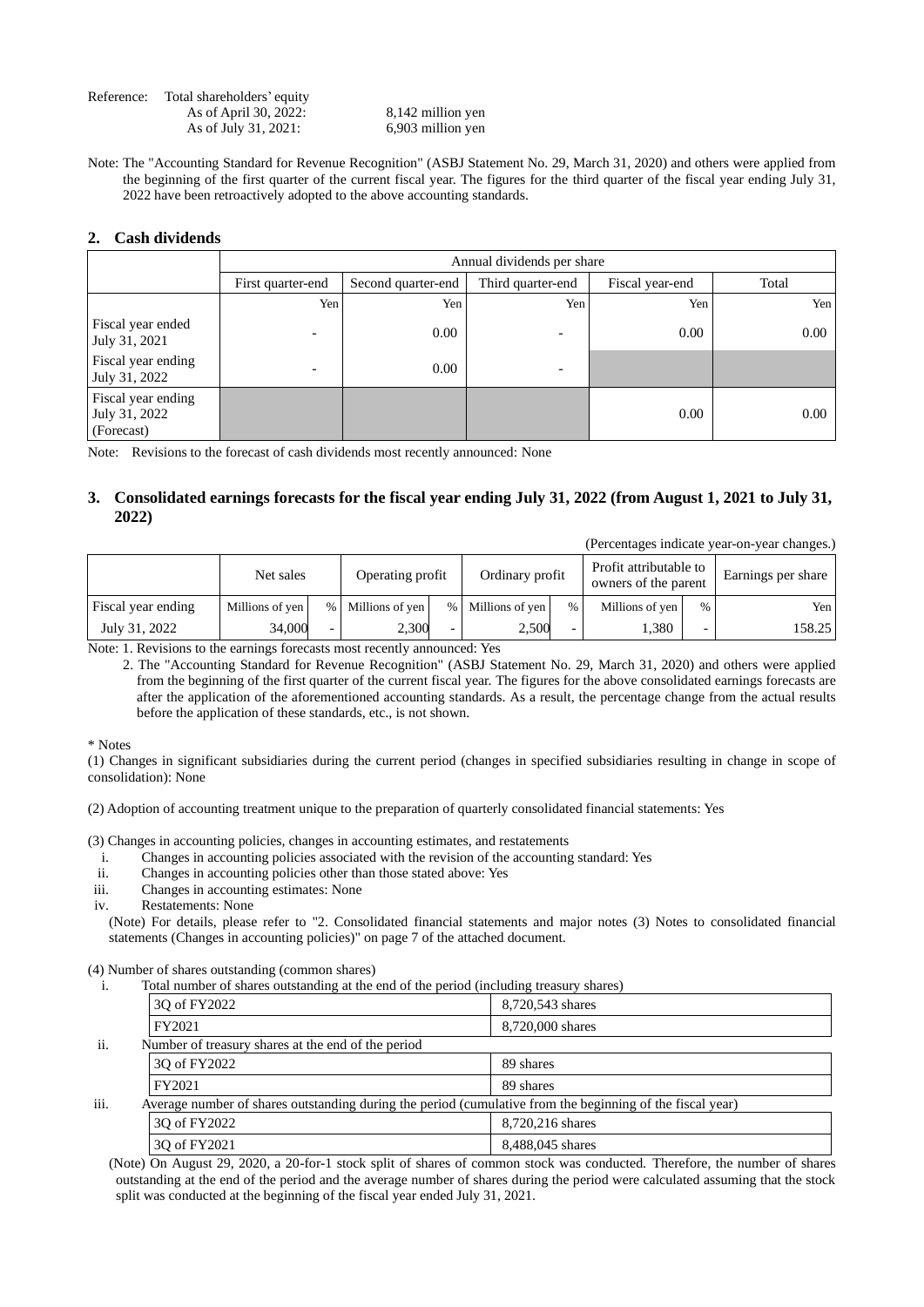\* The quarterly financial results are not subject to quarterly review by a certified public accountant or an auditing firm.

## \* Explanation on the proper use of earnings forecasts and other special matters

The forward-looking statements in this document are based on information currently available to the Company and certain assumptions that the Company deems reasonable and are not intended as a promise by the Company that they will be achieved. Actual results may differ from these forecasts due to a variety of factors. For assumptions used in forecasting earnings and precautions regarding the use of earnings forecasts, please refer to "1. Qualitative information for the third quarter of the fiscal year ending July 31, 2022 (3) Explanation of consolidated earnings forecasts and other forward-looking information" on page 3 of the attached document.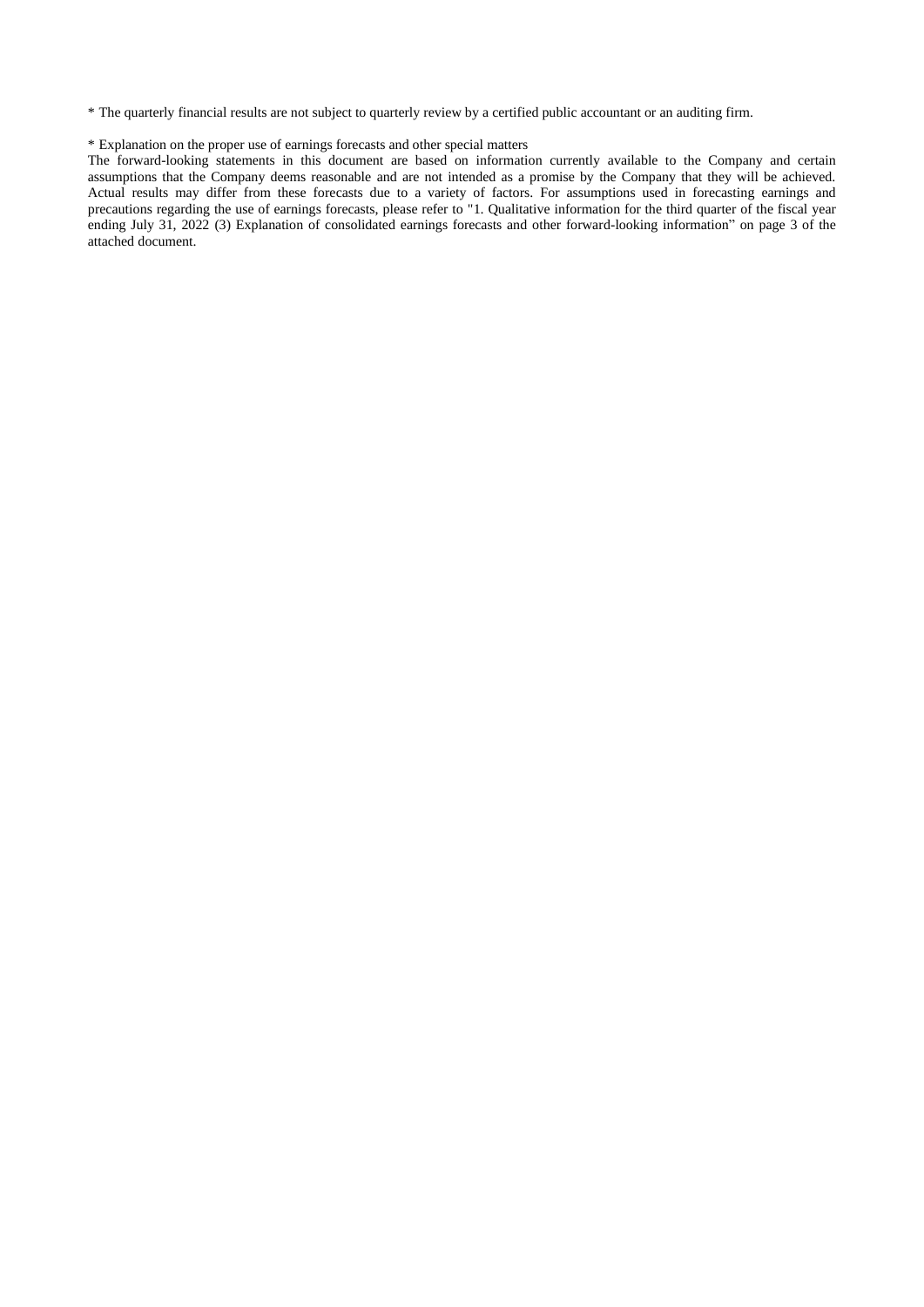# **Attached Materials Contents**

| 1. |     |                                                                   |                 |
|----|-----|-------------------------------------------------------------------|-----------------|
|    | (1) |                                                                   | 2               |
|    | (2) |                                                                   |                 |
|    | (3) |                                                                   |                 |
| 2. |     |                                                                   |                 |
|    | (1) |                                                                   |                 |
|    | (2) |                                                                   |                 |
|    |     | Consolidated statement of income                                  |                 |
|    |     |                                                                   |                 |
|    |     | Consolidated statement of comprehensive income                    |                 |
|    |     |                                                                   |                 |
|    | (3) |                                                                   | $7\phantom{.0}$ |
|    |     |                                                                   |                 |
|    |     |                                                                   |                 |
|    |     | (Application of accounting treatment unique to the preparation of |                 |
|    |     |                                                                   |                 |
|    |     |                                                                   |                 |
|    |     |                                                                   | 8               |
|    |     |                                                                   |                 |
|    |     |                                                                   |                 |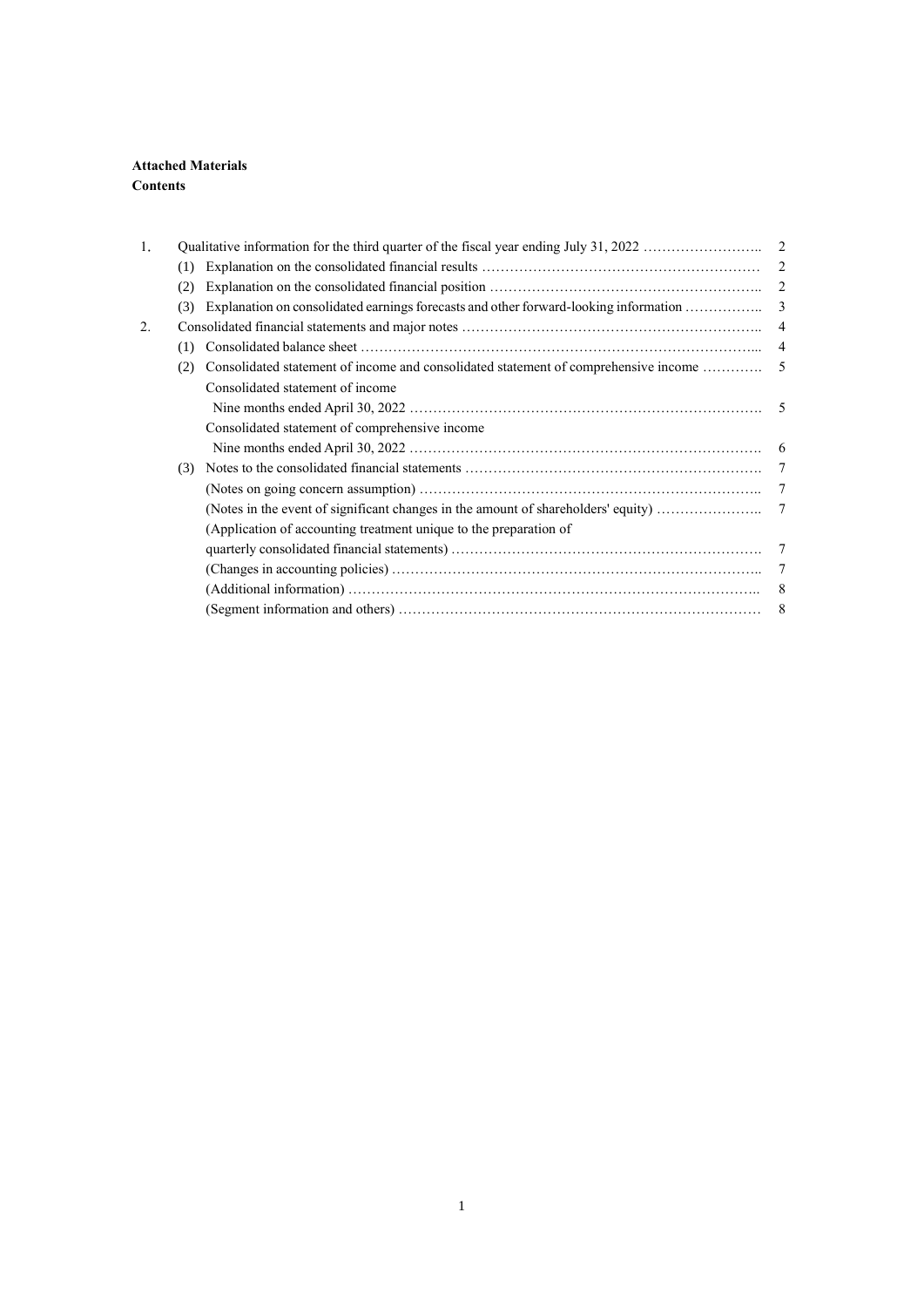## **1. Qualitative information for the third quarter of the fiscal year ending July 31, 2022**

#### **(1) Explanation on the consolidated financial results**

During the first nine months of the current fiscal year, the Japanese economy continued to face a highly uncertain environment due to soaring global raw material prices, escalating tensions in Ukraine, and sharp exchange rate fluctuations, although the long-implemented action restrictions to prevent the spread of COVID-19 were finally eased in late March and there were signs of normalization in economic activities.

Under these circumstances, Premier Anti-Aging Co., Ltd. (hereinafter called the "Company") and its consolidated subsidiaries (hereinafter called the "Group") have been committed to "being unique" since its establishment and have promoted the expansion of anti-aging related business by launching multiple brands in new categories by combining our strengths in "product planning capability" and "marketing capability" with our " subscription sales model".

In the "DUO" brand, the competitive environment intensified due to the introduction of a series of inexpensive balm products by competitors, in addition to the slowdown of the record-setting "DUO The Cleansing Balm Black Repair." Meanwhile, the "CANADEL" brand, which is being nurtured as the second earnings pillar following the "DUO" brand, achieved a record high single-month sales in April, surpassing 700 million yen, thanks to increased sales mainly of the high-priced "CANADEL Premier Zero" and "CANADEL Barrier Fix", a quasi-drug containing niacinamide, which is effective against skin spots and wrinkles, launched in April, under the strategy of "offering all-in-one cosmetics for younger customers." In late March, the Company horizontally deployed the brand nurturing know-how gained from "DUO" and "CANADEL" to launch a new brand, "clayence," targeting gray hair in the younger generation. The "clayence" brand has surpassed 10,000 new weekly acquisitions in the first week since its launch, and we have high expectations of this brand to grow as a new revenue pillar.

The number of new subscription sales customers acquired in mail-order sales remained at a high level, with a total of approximately 120,000 new acquisitions for all brands. What is distinctive compared to the past is the progress in diversification from "DUO" centered acquisitions to acquisitions of multiple brands, and the stabilization of business is steadily advancing.

As a result of the above activities, net sales for the period amounted to 25,896,891 thousand yen (up 9.0% year-onyear), operating profit was 1,957,490 thousand yen (down 55.8% year-on-year), ordinary profit was 2,141,632 thousand yen (down 51.5% year-on-year), and profit attributable to owners of the parent was 1,222,406 thousand yen (down 56.8% year-on-year).of the above activities, net sales, operating profit, ordinary profit, and profit attributable to owners of the parent for the third quarter of the current fiscal year totaled 25,896,891 thousand yen, 1,957.490 thousand yen, 2,141,632 thousand yen, and 1,222,406 thousand yen, respectively.

As the Group consists of a single business segment of manufacturing and sales of cosmetics, the description by segment is omitted.

#### **(2) Explanation on the consolidated financial position**

Assets, liabilities and net assets at the end of the third quarter of the current fiscal year were as follows.

(Assets)

Total assets at the end of the third quarter of the current consolidated fiscal year decreased 316,265 thousand yen from the end of the previous consolidated fiscal year to 12,755,067 thousand yen.

Current assets decreased 551,289 thousand yen from the end of the previous fiscal year to 11,928,590 thousand yen. This was mainly due to a decrease of 2,507,477 thousand yen in cash and cash equivalents, a decrease of 656,493 thousand yen in accounts receivable, an increase of 1,729,665 thousand yen in products, an increase of 429,090 thousand yen in raw materials and supplies, and an increase of 295,222 thousand yen in prepaid expenses included in "Others" under current assets.

Non-current assets increased 235,023 thousand yen from the end of the previous fiscal year to 826,476 thousand yen. This was mainly due to a 124,952 thousand yen increase in software included in intangible assets and an increase of 160,514 thousand yen in lease deposits included in investments and other assets.

(Liabilities)

Total liabilities at the end of the third quarter decreased by 1,555,395 thousand yen from the end of the previous fiscal year to 4,612,819 thousand yen.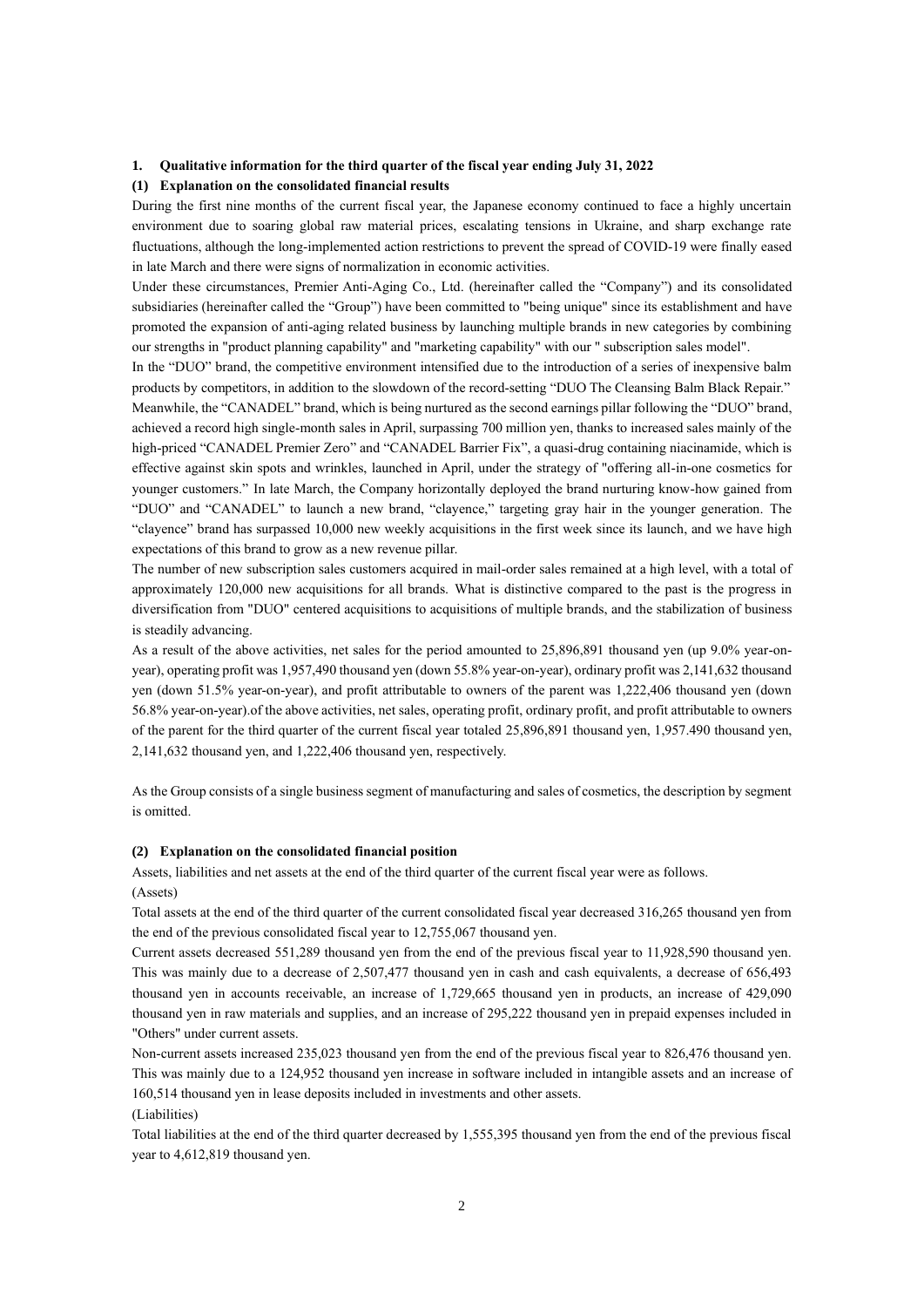Current liabilities decreased 1,349,641 thousand yen to 4,242,189 thousand yen. This was mainly due to a decrease of 463,363 thousand yen in accounts payable, an increase of 900,000 thousand yen in short-term borrowings, a decrease of 1,721,202 thousand yen in accrued income taxes, and a decrease of 521,607 thousand yen in accrued consumption tax included in "Others" under current liabilities.

Non-current liabilities decreased 205,754 thousand yen to 370,630 thousand yen. This was mainly due to a decrease of 205,818 thousand yen in long-term borrowings.

### (Net Assets)

Net assets at the end of the third quarter of the current consolidated fiscal year increased by 1,239,130 thousand yen from the end of the previous consolidated fiscal year to 8,142,247 thousand yen. This was mainly due to an increase in retained earnings of 1,206,701 thousand yen.

As a result, the equity ratio was 63.8%.

## **(3) Explanation of consolidated earnings forecasts and other forward-looking information**

We have revised our full-year earnings forecasts for the fiscal year ending July 31, 2022, based on currently available information and forecasts, taking into consideration market trends for cosmetics, the Group's main sales products, and the progress of our business performance in the first three quarters of the current fiscal year. For details, please refer to the "Notice of Revision of Consolidated Earnings Forecasts for the Fiscal Year Ending July 31, 2022" separately released today (June 13, 2022).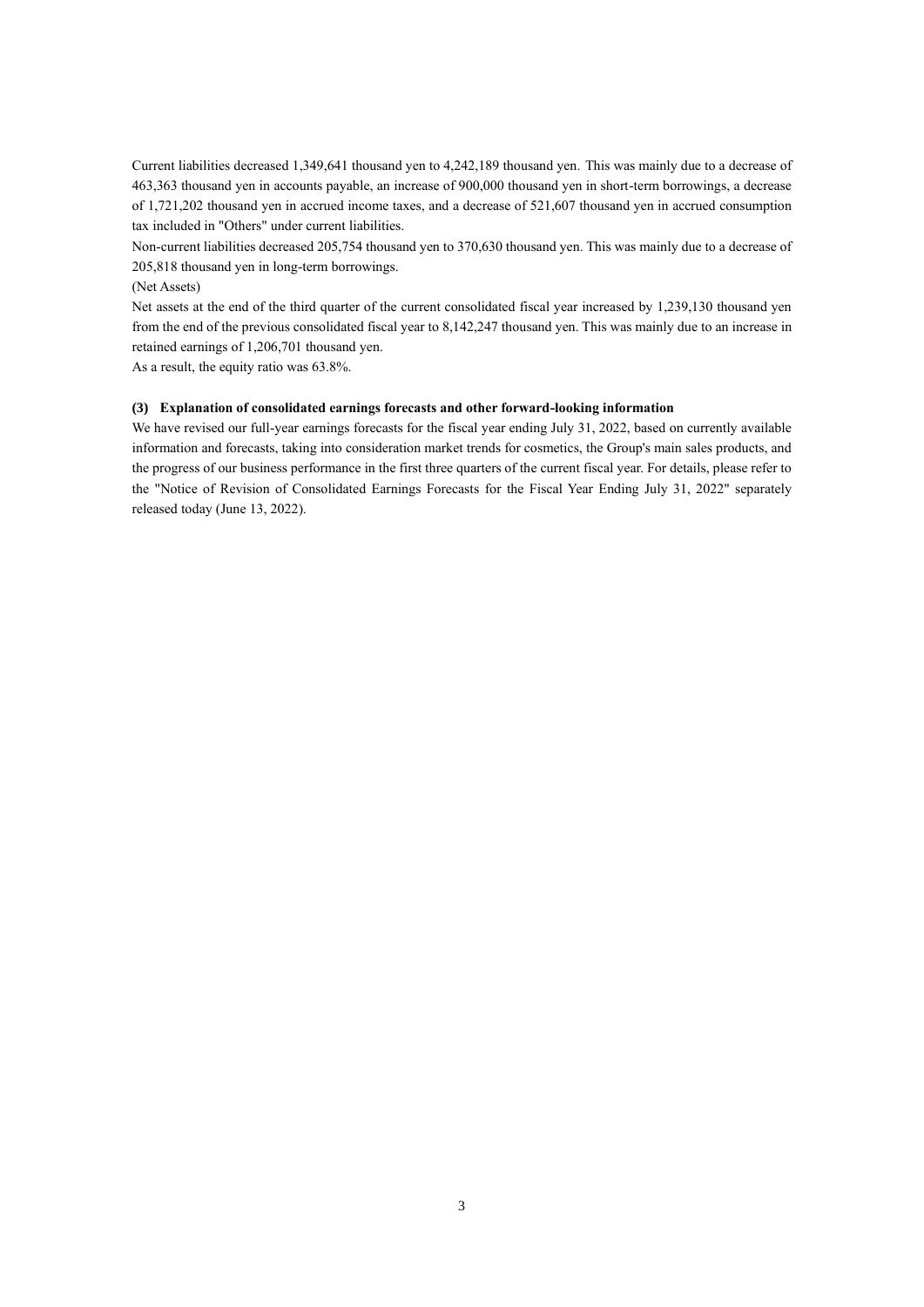# **2. Consolidated financial statements and major notes**

**(1) Consolidated balance sheet**

|                                              |                     | (Thousands of yen)   |
|----------------------------------------------|---------------------|----------------------|
|                                              | As of July 31, 2021 | As of April 30, 2022 |
| Assets                                       |                     |                      |
| Current assets                               |                     |                      |
| Cash and cash equivalents                    | 6,061,056           | 3,553,578            |
| Accounts receivable                          | 3,399,564           | 2,743,071            |
| Products                                     | 2,391,946           | 4,121,612            |
| Raw materials and supplies                   | 307,203             | 736,293              |
| Others                                       | 320,109             | 774,034              |
| Total current assets                         | 12,479,879          | 11,928,590           |
| Non-current assets                           |                     |                      |
| Tangible assets                              | 120,503             | 127,592              |
| Intangible assets                            | 149,605             | 247,598              |
| Investments and other assets                 | 321,343             | 451,285              |
| Total non-current assets                     | 591,453             | 826,476              |
| <b>Total</b> assets                          | 13,071,332          | 12,755,067           |
| Liabilities                                  |                     |                      |
| Current liabilities                          |                     |                      |
| Acconts payable                              | 810,024             | 346,661              |
| Short-term borrowings                        |                     | 900,000              |
| Current portion of long-term borrowings      | 365,562             | 292,240              |
| Accrued payments                             | 1,968,509           | 2,364,960            |
| Accrued income taxes                         | 1,721,202           |                      |
| Provision for bonuses                        | 53,925              | 26,735               |
| Provision for points                         | 59,642              |                      |
| Provision for returned goods                 | 8,491               |                      |
| Others                                       | 604,471             | 311,592              |
| Total current liabilities                    | 5,591,830           | 4,242,189            |
| Non-current liabilities                      |                     |                      |
| Long-term borrowings                         | 545,850             | 340,032              |
| Asset retirement obligations                 | 30,535              | 30,598               |
| Total non-current liabilities                | 576,385             | 370,630              |
| <b>Total liabilities</b>                     | 6,168,215           | 4,612,819            |
| Net assets                                   |                     |                      |
| Shareholders' equity                         |                     |                      |
| Share capital                                | 1,348,130           | 1,351,544            |
| Capital surplus                              | 1,348,130           | 1,351,544            |
| Retained earnings                            | 4,213,510           | 5,420,212            |
| Treasury shares                              | (1,120)             | (1, 120)             |
| Total shareholders' equity                   | 6,908,650           | 8,122,181            |
| Accumulated other comprehensive income       |                     |                      |
| Foreign currency translation adjustment      | (5, 533)            | 20,065               |
| Total accumulated other comprehensive income | (5, 533)            | 20,065               |
| Total net assets                             | 6,903,117           | 8,142,247            |
| Total liabilities and net assets             | 13,071,332          | 12,755,067           |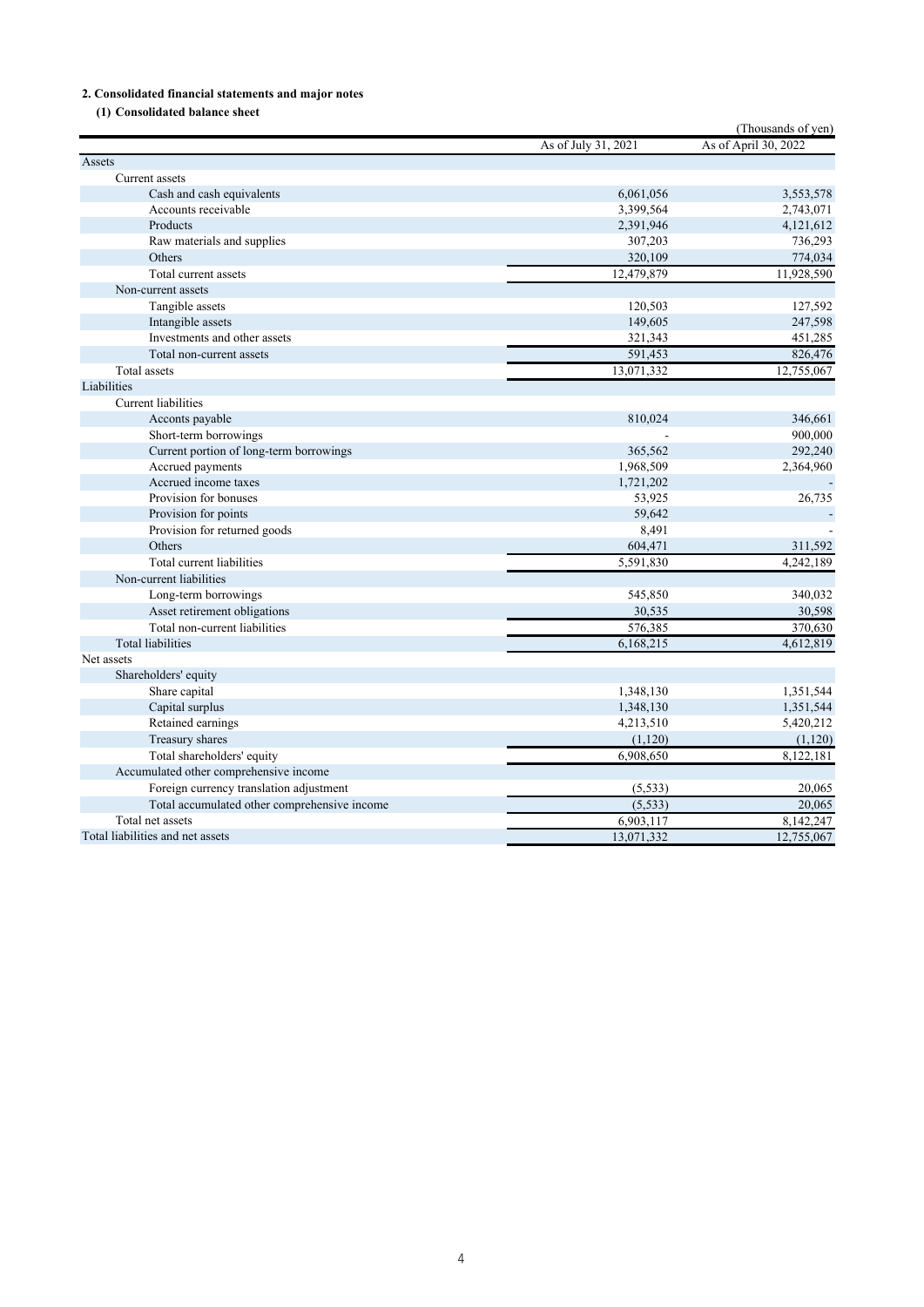# **(2) Consolidated statement of income and consolidated statement of comprehensive income**

**(Consolidated statement of income)** (Nine months ended April 30, 2022)

|                                                   |                       | (Thousands of yen)    |
|---------------------------------------------------|-----------------------|-----------------------|
|                                                   | 3rd quarter of FY2021 | 3rd quarter of FY2022 |
|                                                   | (From August 1, 2020) | (From August 1, 2021  |
|                                                   | to April 30, 2021)    | to April 30, 2022)    |
| Net sales                                         | 23,766,104            | 25,896,891            |
| Cost of sales                                     | 4,527,032             | 5,235,023             |
| Gross profit                                      | 19,239,071            | 20,661,867            |
| Reversal of provision for returned goods          | 5,935                 |                       |
| Transfer amount from provision for returned goods | 7,485                 |                       |
| Net gross profit                                  | 19,237,521            | 20,661,867            |
| Selling, general and administrative expenses      | 14,809,452            | 18,704,377            |
| Operating profit                                  | 4,428,068             | 1,957,490             |
| Non-operating profit                              |                       |                       |
| Interest income                                   | 29                    | 967                   |
| Refund from insurance cancellation                | 20.045                | 35,693                |
| Foreign exchange gains                            |                       | 134,174               |
| Miscellaneous income                              | 5,205                 | 28,120                |
| Total non-operating profit                        | 25,280                | 198,956               |
| Non-operating expenses                            |                       |                       |
| Interest expenses                                 | 11,598                | 11,674                |
| Listing related expenses                          | 22,051                |                       |
| Miscellaneous expenses                            | 3,319                 | 3,138                 |
| Total non-operating expenses                      | 36,969                | 14,813                |
| Ordinary profit                                   | 4,416,380             | 2,141,632             |
| Profit before income taxes                        | 4,416,380             | 2,141,632             |
| Income and other taxes                            | 1,588,629             | 919,225               |
| Profit for the period                             | 2,827,751             | 1,222,406             |
| Profit attributable to owners of the parent       | 2,827,751             | 1,222,406             |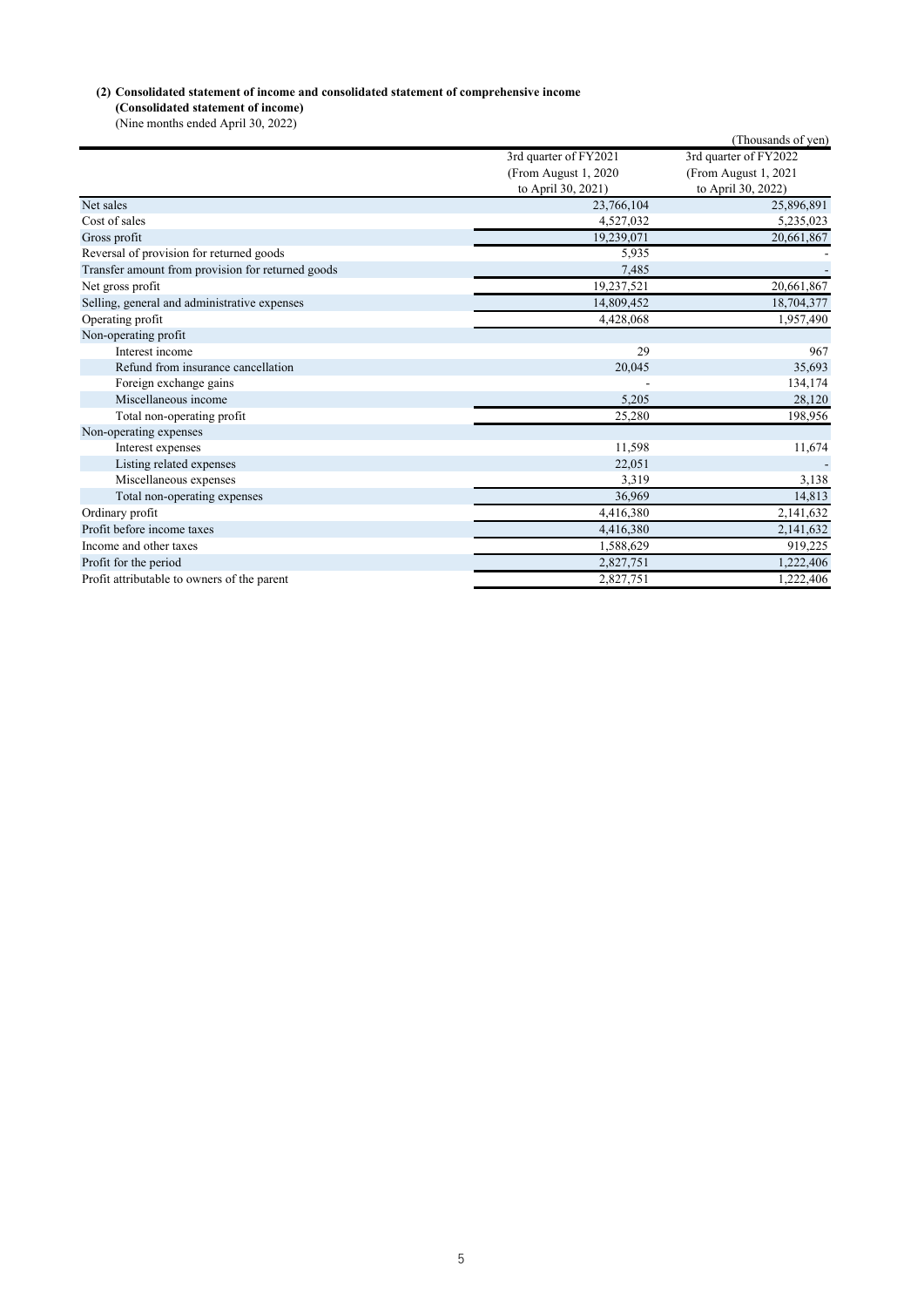#### **(Consolidated statement of comprehensive income)**

(Nine months ended April 30, 2022)

|                                                           |                       | (Thousands of yen)    |
|-----------------------------------------------------------|-----------------------|-----------------------|
|                                                           | 3rd quarter of FY2021 | 3rd quarter of FY2022 |
|                                                           | (From August 1, 2020) | (From August 1, 2021) |
|                                                           | to April 30, 2021)    | to April 30, 2022)    |
| Profit for the period                                     | 2,827,751             | 1,222,406             |
| Other comprehensive income                                |                       |                       |
| Foreign currency translation adjustment                   | (144)                 | 25,599                |
| Total other comprehensive income                          | (144)                 | 25,599                |
| Comprehensive income for the period                       | 2,827,606             | 1,248,005             |
| (Breakdown)                                               |                       |                       |
| Comprehensive income attributable to owners of the parent | 2,827,606             | 1,248,005             |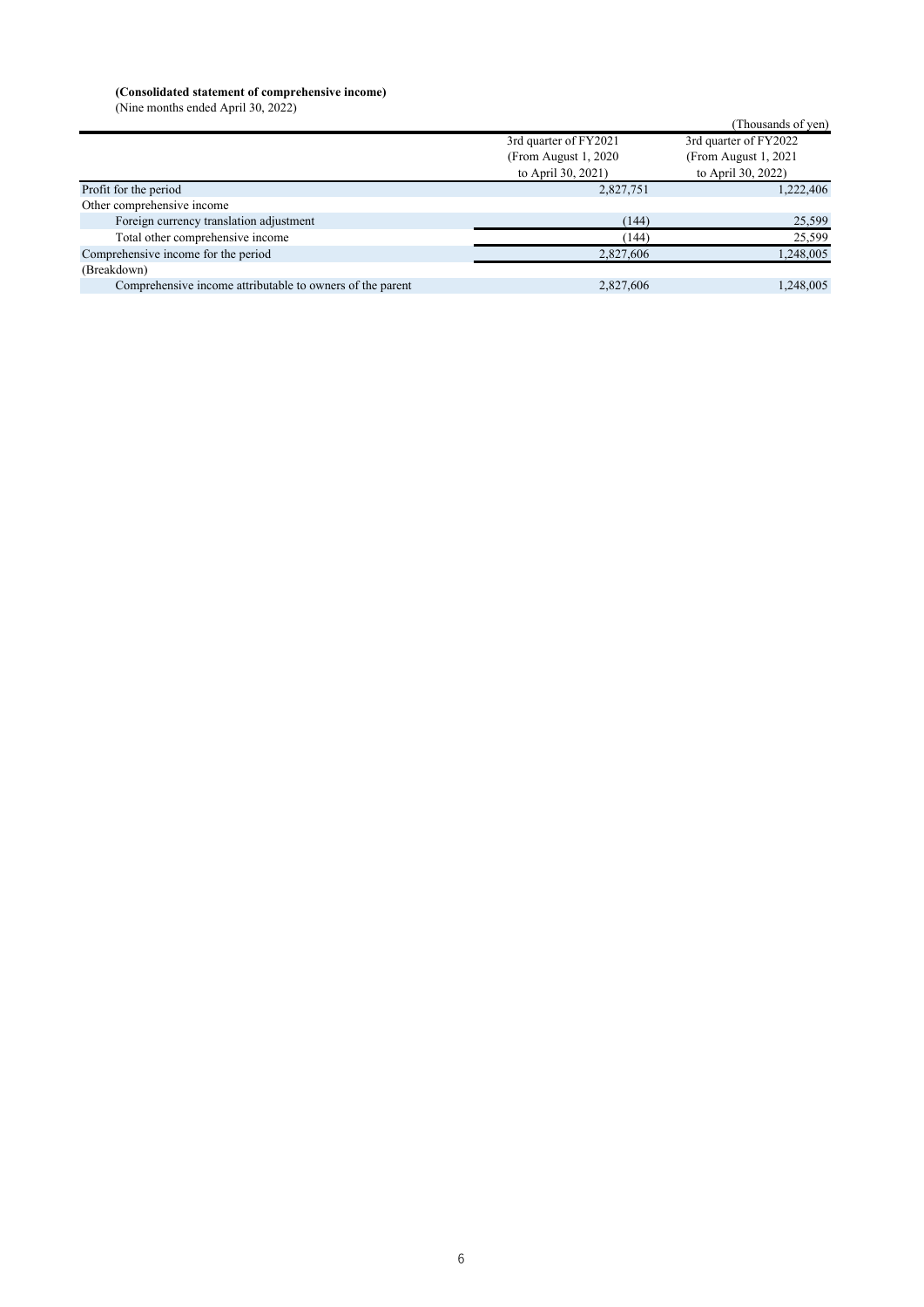## **(3) Notes to the consolidated financial statements**

(Notes on going concern assumption) Not applicable.

(Notes in the event of significant changes in the amount of shareholders' equity) Not applicable.

(Application of accounting treatment unique to the preparation of quarterly consolidated financial statements) (Calculation of tax expense)

Tax expenses are calculated by reasonably estimating the effective tax rate after applying tax effect accounting to profit before income taxes for the consolidated fiscal year, including the third quarter under review, and multiplying profit before income taxes by the estimated effective tax rate.

## (Changes in accounting policies)

(Change in inventory valuation method)

The Group previously stated inventories at cost determined by the weighted average method. However, the cost method has been changed to the cost method based on the moving average method effective from the first quarter of the current fiscal year.

The purpose of this change is to calculate periodic profit and loss more promptly and appropriately in conjunction with the introduction of the core system.

Since the impact of this change is immaterial, the change has not been applied retroactively. The effect of this change on the consolidated financial statements for the third quarter of the current fiscal year is not material.

## (Application of accounting standard for revenue recognition and others)

The Group adopted the "Accounting Standard for Revenue Recognition" (ASBJ Statement No. 29, March 31, 2020. (hereinafter referred to as the "Accounting Standard for Revenue Recognition") from the beginning of the first quarter of the current fiscal year, and recognized revenue at the amount expected to be received in exchange for the promised goods or services when control of the promised goods or services has been transferred to the customer. In accordance with the alternative treatment prescribed in Paragraph 98 of the "Guidance on Accounting Standard for Revenue Recognition," revenue is recognized upon shipment if the period from the time of shipment to the time when control of the product is transferred to the customer is a normal period of time for the sale of the product.

The main changes resulting from the application of the Accounting Standard for Revenue Recognition are as follows.

#### (1) Revenue recognition on sales with right of return

The "provision for returned goods," which was previously recorded in current liabilities based on the gross profit equivalent of the portion of sales expected to be returned, has been changed to not recognize the sales and cost of sales equivalent of the products expected to be returned, and the refund liability is included in "Others" under current liabilities and the returned goods asset is included in "Others" under current assets.

#### (2) Revenue recognition related to point system

With respect to the point system, in which points are awarded to customers based on their purchases, the Group previously accounted for the amount expected to be used in the future as a "Provision for points" in order to prepare for future use of points. However, when such points provide customers with significant rights, the Company has changed its method of identifying them as performance obligations and deferring the recognition of revenue, and contract liabilities are now included in "Others" under current liabilities.

In accordance with the transitional treatment prescribed in the proviso of Paragraph 84 of the Accounting Standard for Revenue Recognition, the cumulative effect of retrospective application of the new accounting policy prior to the beginning of the first quarter of the current fiscal year is added to or deducted from retained earnings at the beginning